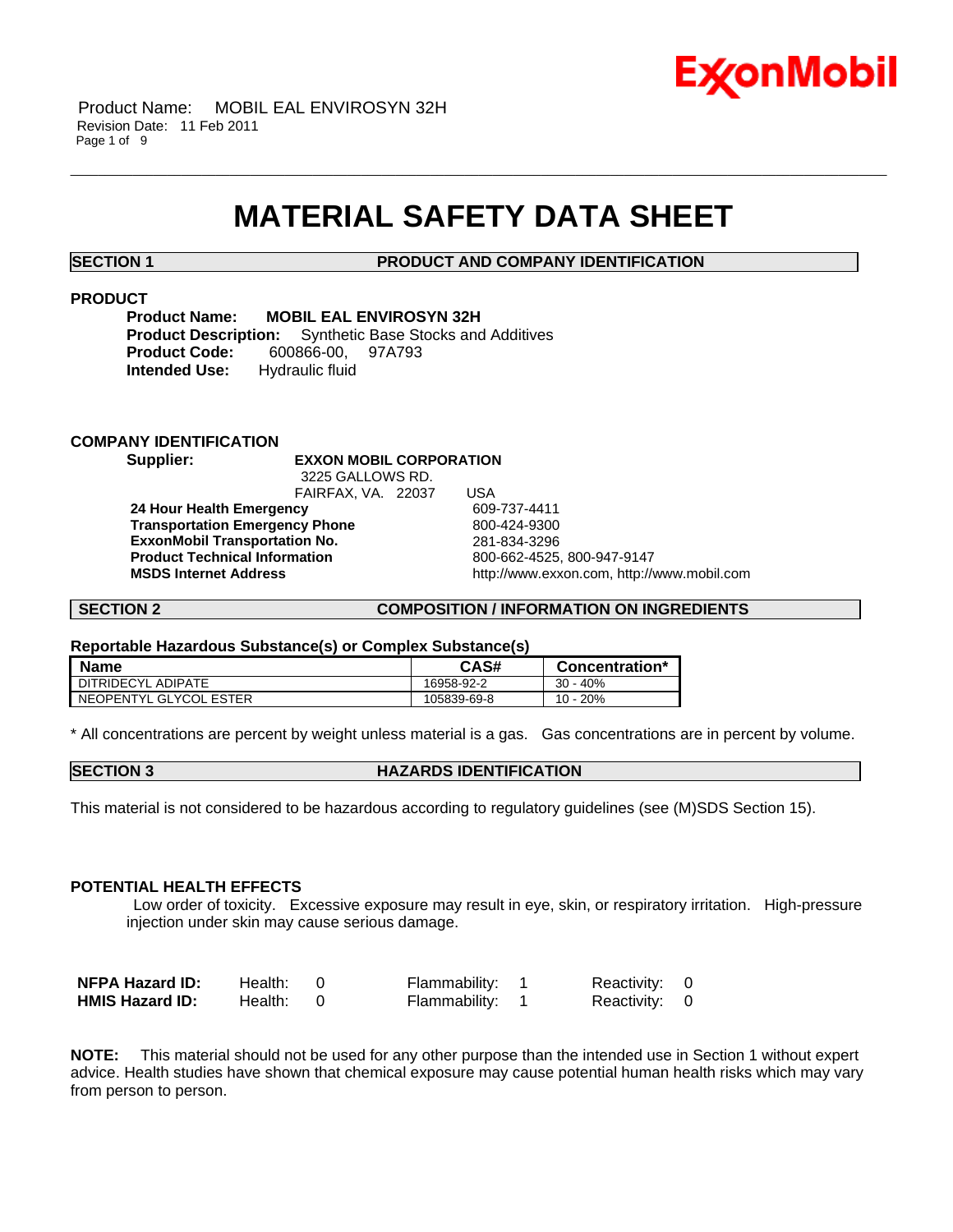

Product Name: MOBIL EAL ENVIROSYN 32H Revision Date: 11 Feb 2011 Page 2 of 9

#### **SECTION 4 FIRST AID MEASURES**

\_\_\_\_\_\_\_\_\_\_\_\_\_\_\_\_\_\_\_\_\_\_\_\_\_\_\_\_\_\_\_\_\_\_\_\_\_\_\_\_\_\_\_\_\_\_\_\_\_\_\_\_\_\_\_\_\_\_\_\_\_\_\_\_\_\_\_\_\_\_\_\_\_\_\_\_\_\_\_\_\_\_\_\_\_\_\_\_\_\_\_\_\_\_\_\_\_\_\_\_\_\_\_\_\_\_\_\_\_\_\_\_\_\_\_\_\_\_

#### **INHALATION**

Remove from further exposure. For those providing assistance, avoid exposure to yourself or others. Use adequate respiratory protection. If respiratory irritation, dizziness, nausea, or unconsciousness occurs, seek immediate medical assistance. If breathing has stopped, assist ventilation with a mechanical device or use mouth-to-mouth resuscitation.

#### **SKIN CONTACT**

Wash contact areas with soap and water. If product is injected into or under the skin, or into any part of the body, regardless of the appearance of the wound or its size, the individual should be evaluated immediately by a physician as a surgical emergency. Even though initial symptoms from high pressure injection may be minimal or absent, early surgical treatment within the first few hours may significantly reduce the ultimate extent of injury.

#### **EYE CONTACT**

Flush thoroughly with water. If irritation occurs, get medical assistance.

#### **INGESTION**

First aid is normally not required. Seek medical attention if discomfort occurs.

### **SECTION 5 FIRE FIGHTING MEASURES**

#### **EXTINGUISHING MEDIA**

**Appropriate Extinguishing Media:** Use water fog, foam, dry chemical or carbon dioxide (CO2) to extinguish flames.

**Inappropriate Extinguishing Media:** Straight Streams of Water

#### **FIRE FIGHTING**

**Fire Fighting Instructions:** Evacuate area. Prevent runoff from fire control or dilution from entering streams, sewers, or drinking water supply. Firefighters should use standard protective equipment and in enclosed spaces, self-contained breathing apparatus (SCBA). Use water spray to cool fire exposed surfaces and to protect personnel.

**Unusual Fire Hazards:** Pressurized mists may form a flammable mixture.

**Hazardous Combustion Products:** Smoke, Fume, Aldehydes, Sulfur oxides, Incomplete combustion products, Oxides of carbon

#### **FLAMMABILITY PROPERTIES**

**Flash Point [Method]:** >234C (453F) [ ASTM D-92] **Flammable Limits (Approximate volume % in air):** LEL: 0.9 UEL: 7.0 **Autoignition Temperature:** N/D

#### **SECTION 6 ACCIDENTAL RELEASE MEASURES**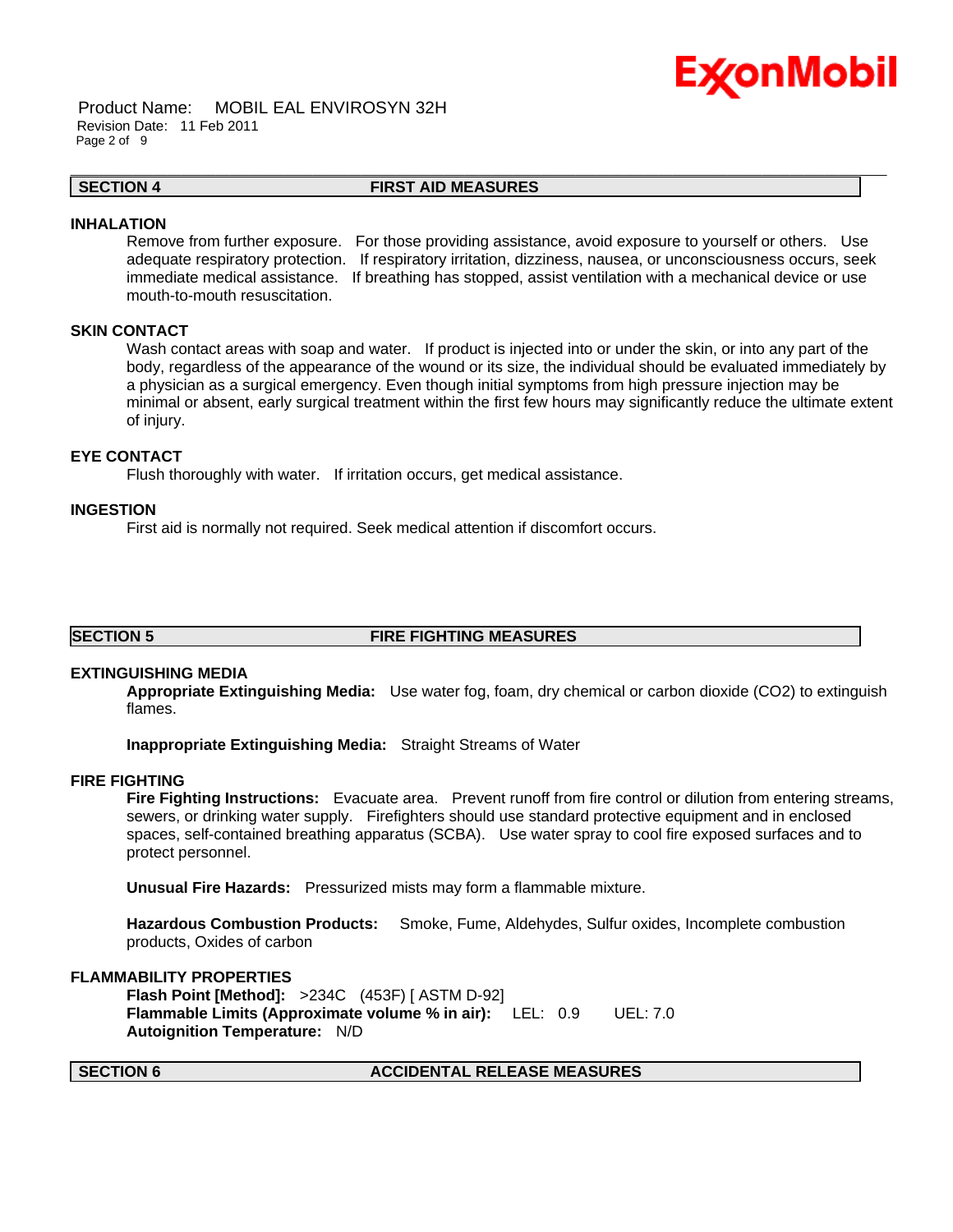

Product Name: MOBIL EAL ENVIROSYN 32H Revision Date: 11 Feb 2011 Page 3 of 9

# **NOTIFICATION PROCEDURES**

In the event of a spill or accidental release, notify relevant authorities in accordance with all applicable regulations. US regulations require reporting releases of this material to the environment which exceed the applicable reportable quantity or oil spills which could reach any waterway including intermittent dry creeks. The National Response Center can be reached at (800)424-8802.

### **SPILL MANAGEMENT**

Land Spill: Stop leak if you can do it without risk. Recover by pumping or with suitable absorbent.

\_\_\_\_\_\_\_\_\_\_\_\_\_\_\_\_\_\_\_\_\_\_\_\_\_\_\_\_\_\_\_\_\_\_\_\_\_\_\_\_\_\_\_\_\_\_\_\_\_\_\_\_\_\_\_\_\_\_\_\_\_\_\_\_\_\_\_\_\_\_\_\_\_\_\_\_\_\_\_\_\_\_\_\_\_\_\_\_\_\_\_\_\_\_\_\_\_\_\_\_\_\_\_\_\_\_\_\_\_\_\_\_\_\_\_\_\_\_

**Water Spill:** Stop leak if you can do it without risk. Confine the spill immediately with booms. Warn other shipping. Remove from the surface by skimming or with suitable absorbents. Seek the advice of a specialist before using dispersants.

Water spill and land spill recommendations are based on the most likely spill scenario for this material; however, geographic conditions, wind, temperature, (and in the case of a water spill) wave and current direction and speed may greatly influence the appropriate action to be taken. For this reason, local experts should be consulted. Note: Local regulations may prescribe or limit action to be taken.

# **ENVIRONMENTAL PRECAUTIONS**

Large Spills: Dike far ahead of liquid spill for later recovery and disposal. Prevent entry into waterways, sewers, basements or confined areas.

#### **SECTION 7 HANDLING AND STORAGE**

# **HANDLING**

Prevent small spills and leakage to avoid slip hazard. Material can accumulate static charges which may cause an electrical spark (ignition source). When the material is handled in bulk, an electrical spark could ignite any flammable vapors from liquids or residues that may be present (e.g., during switch-loading operations). Use proper bonding and/or ground procedures. However, bonding and grounds may not eliminate the hazard from static accumulation. Consult local applicable standards for guidance. Additional references include American Petroleum Institute 2003 (Protection Against Ignitions Arising out of Static, Lightning and Stray Currents) or National Fire Protection Agency 77 (Recommended Practice on Static Electricity) or CENELEC CLC/TR 50404 (Electrostatics - Code of practice for the avoidance of hazards due to static electricity).

**Static Accumulator:** This material is a static accumulator.

### **STORAGE**

The container choice, for example storage vessel, may effect static accumulation and dissipation. Do not store in open or unlabelled containers. Keep away from incompatible materials.

# **SECTION 8 EXPOSURE CONTROLS / PERSONAL PROTECTION**

# **EXPOSURE LIMIT VALUES**

#### **Exposure limits/standards (Note: Exposure limits are not additive)**

| Source                                                                                                    | ∙orm | ∟imit ∶ | <b>Standard</b>                              | <b>NOTF</b> | <b>Source</b>     |
|-----------------------------------------------------------------------------------------------------------|------|---------|----------------------------------------------|-------------|-------------------|
| $\overline{\phantom{a}}$<br>$\sim$<br>.<br>- ADIPA ' '<br>$\cdots$<br>ال<br>⊶∪⊢′<br>≺⊪<br><b>AIL</b><br>∼ |      | TWA     | $m \sim \mu$<br>.1/r<br>טווי<br>. الحاد<br>ັ | N/A         | . .<br>ExxonMobil |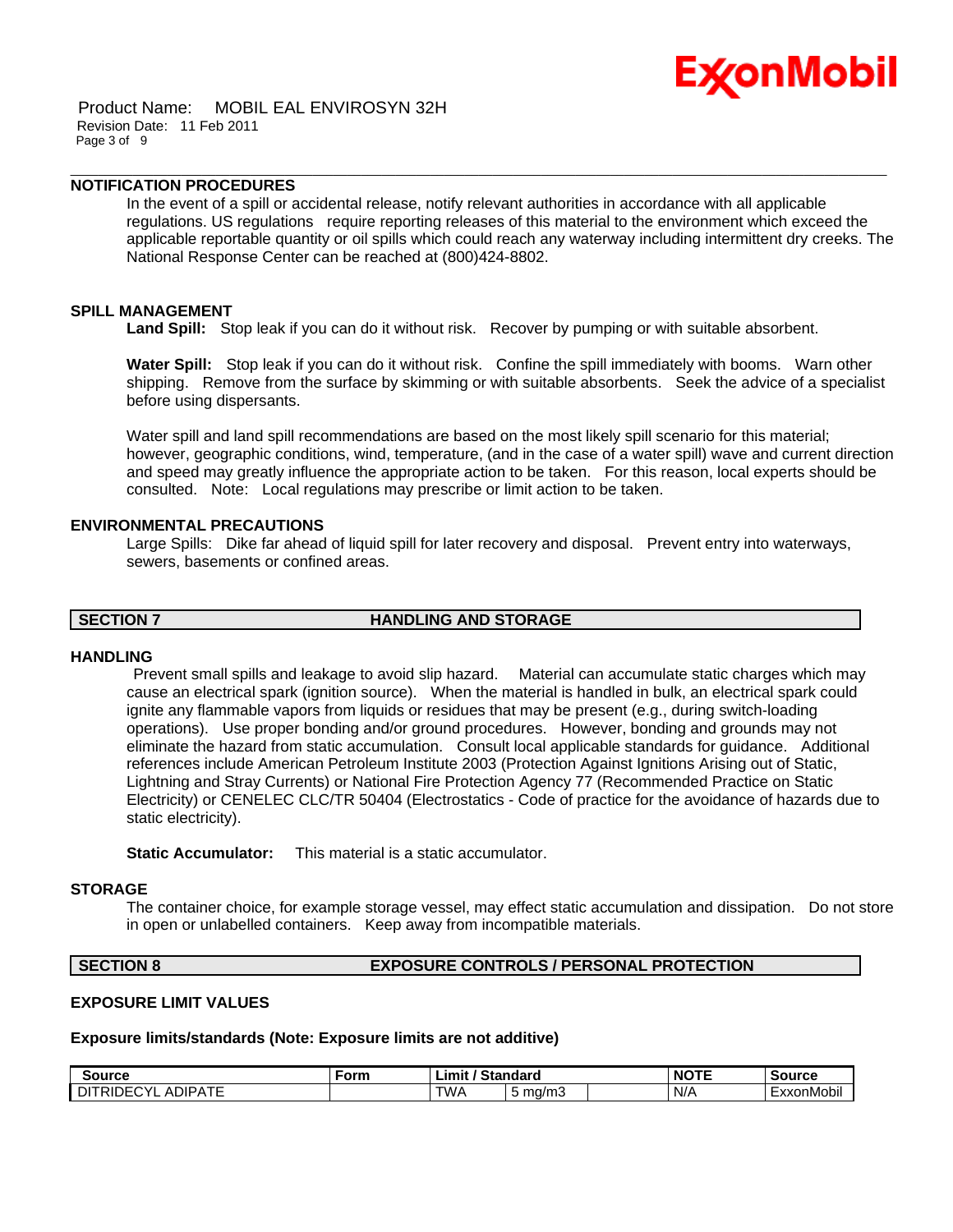

NOTE: Limits/standards shown for guidance only. Follow applicable regulations.

# **ENGINEERING CONTROLS**

The level of protection and types of controls necessary will vary depending upon potential exposure conditions. Control measures to consider:

No special requirements under ordinary conditions of use and with adequate ventilation.

\_\_\_\_\_\_\_\_\_\_\_\_\_\_\_\_\_\_\_\_\_\_\_\_\_\_\_\_\_\_\_\_\_\_\_\_\_\_\_\_\_\_\_\_\_\_\_\_\_\_\_\_\_\_\_\_\_\_\_\_\_\_\_\_\_\_\_\_\_\_\_\_\_\_\_\_\_\_\_\_\_\_\_\_\_\_\_\_\_\_\_\_\_\_\_\_\_\_\_\_\_\_\_\_\_\_\_\_\_\_\_\_\_\_\_\_\_\_

# **PERSONAL PROTECTION**

Personal protective equipment selections vary based on potential exposure conditions such as applications, handling practices, concentration and ventilation. Information on the selection of protective equipment for use with this material, as provided below, is based upon intended, normal usage.

**Respiratory Protection:** If engineering controls do not maintain airborne contaminant concentrations at a level which is adequate to protect worker health, an approved respirator may be appropriate. Respirator selection, use, and maintenance must be in accordance with regulatory requirements, if applicable. Types of respirators to be considered for this material include:

No protection is ordinarily required under normal conditions of use and with adequate ventilation.

For high airborne concentrations, use an approved supplied-air respirator, operated in positive pressure mode. Supplied air respirators with an escape bottle may be appropriate when oxygen levels are inadequate, gas/vapor warning properties are poor, or if air purifying filter capacity/rating may be exceeded.

**Hand Protection:** Any specific glove information provided is based on published literature and glove manufacturer data. Glove suitability and breakthrough time will differ depending on the specific use conditions. Contact the glove manufacturer for specific advice on glove selection and breakthrough times for your use conditions. Inspect and replace worn or damaged gloves. The types of gloves to be considered for this material include:

No protection is ordinarily required under normal conditions of use.

**Eye Protection:** If contact is likely, safety glasses with side shields are recommended.

**Skin and Body Protection:** Any specific clothing information provided is based on published literature or manufacturer data. The types of clothing to be considered for this material include:

No skin protection is ordinarily required under normal conditions of use. In accordance with good industrial hygiene practices, precautions should be taken to avoid skin contact.

**Specific Hygiene Measures:** Always observe good personal hygiene measures, such as washing after handling the material and before eating, drinking, and/or smoking. Routinely wash work clothing and protective equipment to remove contaminants. Discard contaminated clothing and footwear that cannot be cleaned. Practice good housekeeping.

# **ENVIRONMENTAL CONTROLS**

See Sections 6, 7, 12, 13.

### **SECTION 9 PHYSICAL AND CHEMICAL PROPERTIES**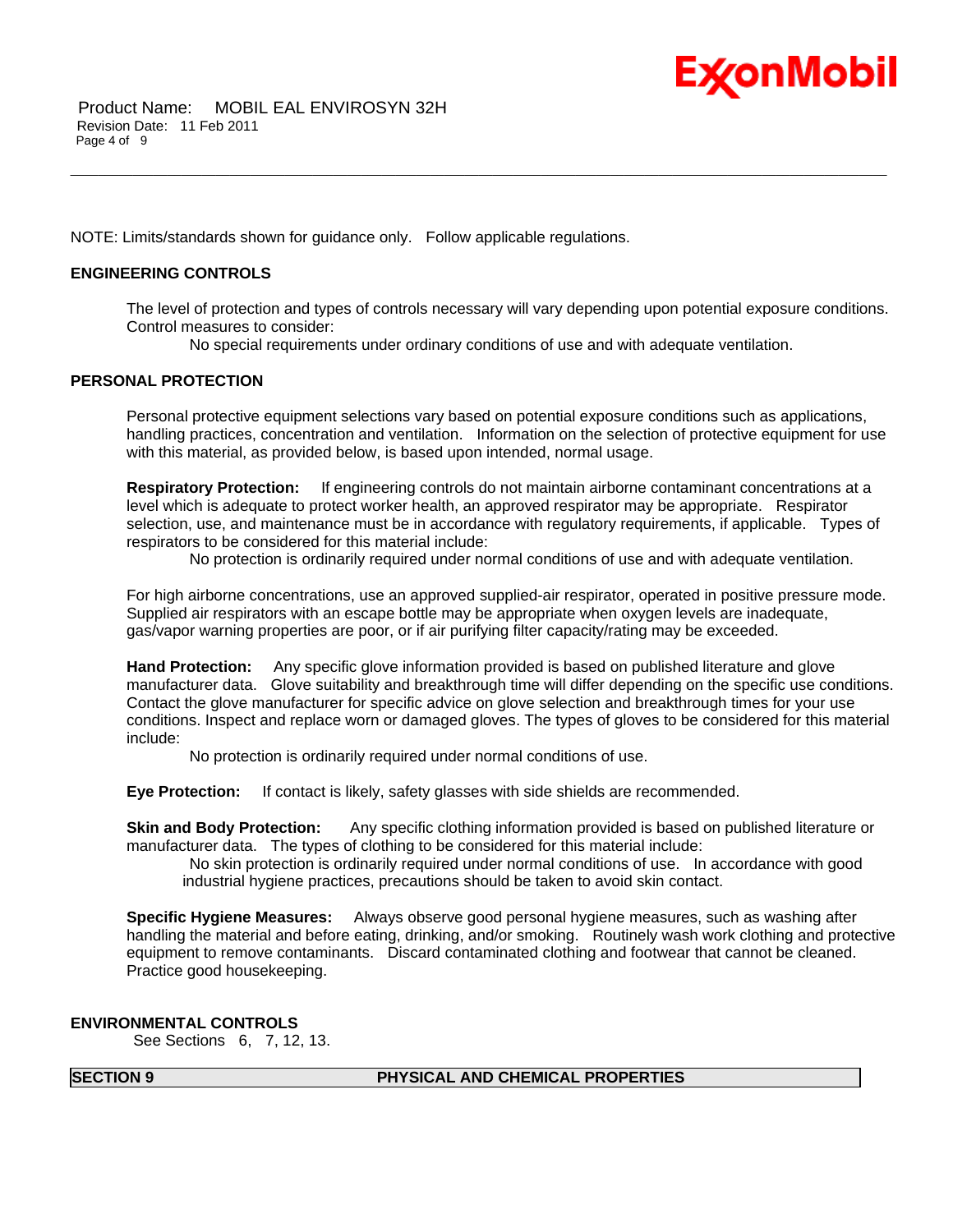

Product Name: MOBIL EAL ENVIROSYN 32H Revision Date: 11 Feb 2011 Page 5 of 9

\_\_\_\_\_\_\_\_\_\_\_\_\_\_\_\_\_\_\_\_\_\_\_\_\_\_\_\_\_\_\_\_\_\_\_\_\_\_\_\_\_\_\_\_\_\_\_\_\_\_\_\_\_\_\_\_\_\_\_\_\_\_\_\_\_\_\_\_\_\_\_\_\_\_\_\_\_\_\_\_\_\_\_\_\_\_\_\_\_\_\_\_\_\_\_\_\_\_\_\_\_\_\_\_\_\_\_\_\_\_\_\_\_\_\_\_\_\_ **Typical physical and chemical properties are given below. Consult the Supplier in Section 1 for additional data.**

**GENERAL INFORMATION Physical State:** Liquid **Color:** Amber **Odor:** Characteristic **Odor Threshold:** N/D

# **IMPORTANT HEALTH, SAFETY, AND ENVIRONMENTAL INFORMATION**

**Relative Density (at 15 C):** 0.869 **Flash Point [Method]:** >234C (453F) [ ASTM D-92] **Flammable Limits (Approximate volume % in air):** LEL: 0.9 UEL: 7.0 **Autoignition Temperature:** N/D **Boiling Point / Range:** N/D **Vapor Density (Air = 1):** N/D **Vapor Pressure:** < 0.013 kPa (0.1 mm Hg) at 20 C **Evaporation Rate (n-butyl acetate = 1):** N/D **pH:** N/A **Log Pow (n-Octanol/Water Partition Coefficient):** N/D **Solubility in Water:** Negligible **Viscosity:** >32 cSt (32 mm2/sec) at 40 C | 6.36 cSt (6.36 mm2/sec) at 100C **Oxidizing Properties:** See Hazards Identification Section.

### **OTHER INFORMATION**

**Freezing Point:** N/D **Melting Point: Pour Point:** -33°C (-27°F)

#### **SECTION 10 STABILITY AND REACTIVITY**

**STABILITY:** Material is stable under normal conditions.

**CONDITIONS TO AVOID:** Excessive heat. High energy sources of ignition.

**MATERIALS TO AVOID:** Strong oxidizers

**HAZARDOUS DECOMPOSITION PRODUCTS:** Material does not decompose at ambient temperatures.

**HAZARDOUS POLYMERIZATION:** Will not occur.

#### **SECTION 11 TOXICOLOGICAL INFORMATION**

#### **ACUTE TOXICITY**

| <b>Route of Exposure</b>            | <b>Conclusion / Remarks</b>                                  |
|-------------------------------------|--------------------------------------------------------------|
| <b>Inhalation</b>                   |                                                              |
| Toxicity (Rat): $LC50 > 5000$ mg/m3 | Minimally Toxic. Based on assessment of the components.      |
| Irritation: Data available.         | Negligible hazard at ambient/normal handling temperatures.   |
|                                     | Based on assessment of the components.                       |
|                                     |                                                              |
| <b>Ingestion</b>                    |                                                              |
| Toxicity (Rat): $LD50 > 5000$ mg/kg | Minimally Toxic. Based on test data for structurally similar |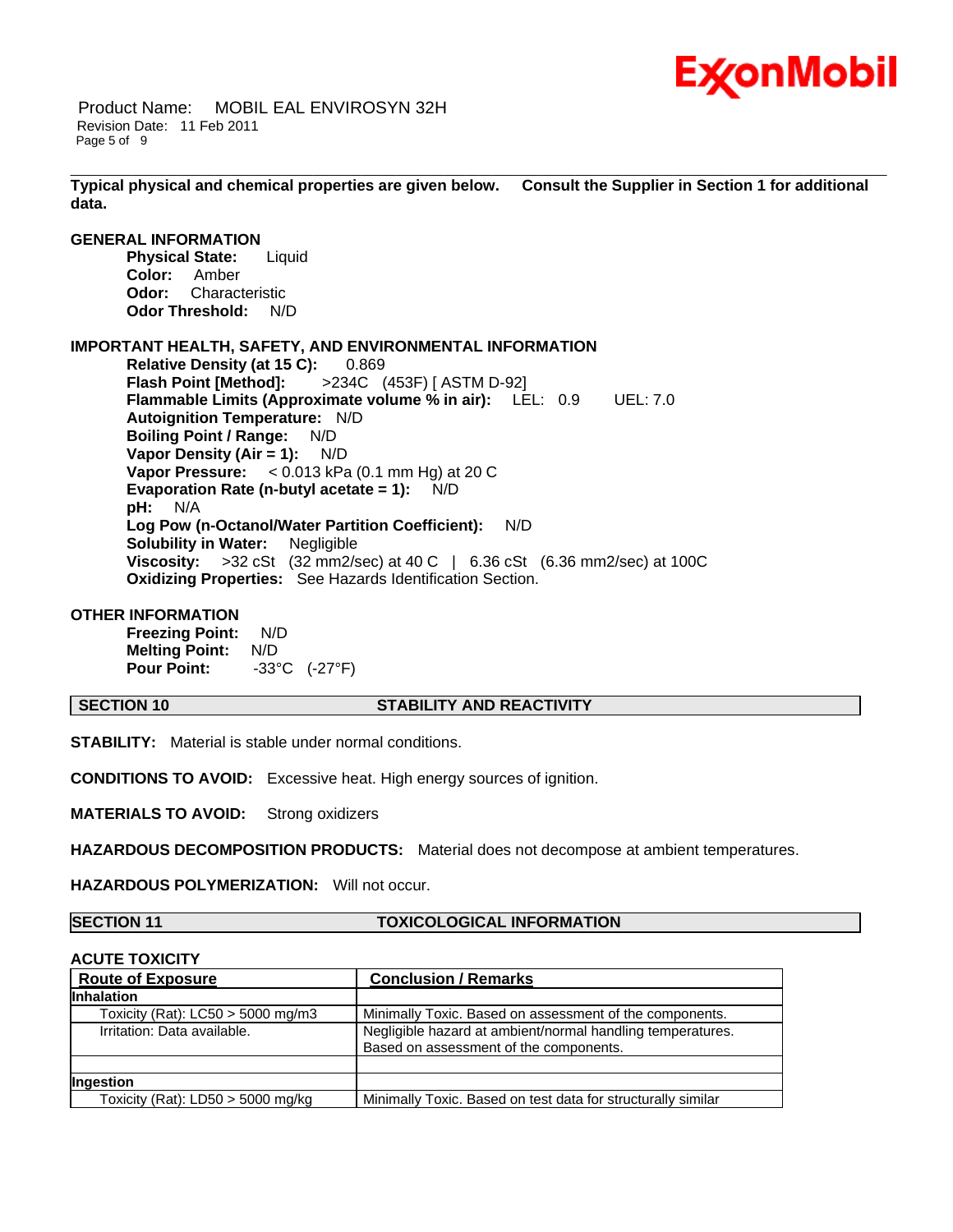

Product Name: MOBIL EAL ENVIROSYN 32H Revision Date: 11 Feb 2011 Page 6 of 9

|                                      | materials.                                                                                                       |
|--------------------------------------|------------------------------------------------------------------------------------------------------------------|
|                                      |                                                                                                                  |
| <b>Skin</b>                          |                                                                                                                  |
| Toxicity (Rabbit): LD50 > 5000 mg/kg | Minimally Toxic. Based on test data for structurally similar<br>materials.                                       |
| Irritation (Rabbit): Data available. | Negligible irritation to skin at ambient temperatures. Based on test<br>data for structurally similar materials. |
|                                      |                                                                                                                  |
| Eye                                  |                                                                                                                  |
| Irritation (Rabbit): Data available. | May cause mild, short-lasting discomfort to eyes. Based on test<br>data for structurally similar materials.      |

Additional information is available by request.

**The following ingredients are cited on the lists below:** None.

|                | --REGULATORY LISTS SEARCHED-- |                 |
|----------------|-------------------------------|-----------------|
| $1 =$ NTP CARC | $3 = IARC 1$                  | $5 = IARC 2B$   |
| $2 =$ NTP SUS  | $4 = IARC 2A$                 | $6 = OSHA CARC$ |

| <b>SECTION 12</b> | <b>ECOLOGICAL INFORMATION</b> |
|-------------------|-------------------------------|
|-------------------|-------------------------------|

The information given is based on data available for the material, the components of the material, and similar materials.

### **ECOTOXICITY**

Material -- Not expected to be harmful to aquatic organisms.

# **PERSISTENCE AND DEGRADABILITY**

**Biodegradation:**

Base oil component -- Expected to be readily biodegradable.

# **SECTION 13 DISPOSAL CONSIDERATIONS**

Disposal recommendations based on material as supplied. Disposal must be in accordance with current applicable laws and regulations, and material characteristics at time of disposal.

# **DISPOSAL RECOMMENDATIONS**

Even though this product is biodegradable, it must not be indiscriminately discarded into the environment. Product is suitable for burning in an enclosed controlled burner for fuel value or disposal by supervised incineration at very high temperatures to prevent formation of undesirable combustion products.

# **REGULATORY DISPOSAL INFORMATION**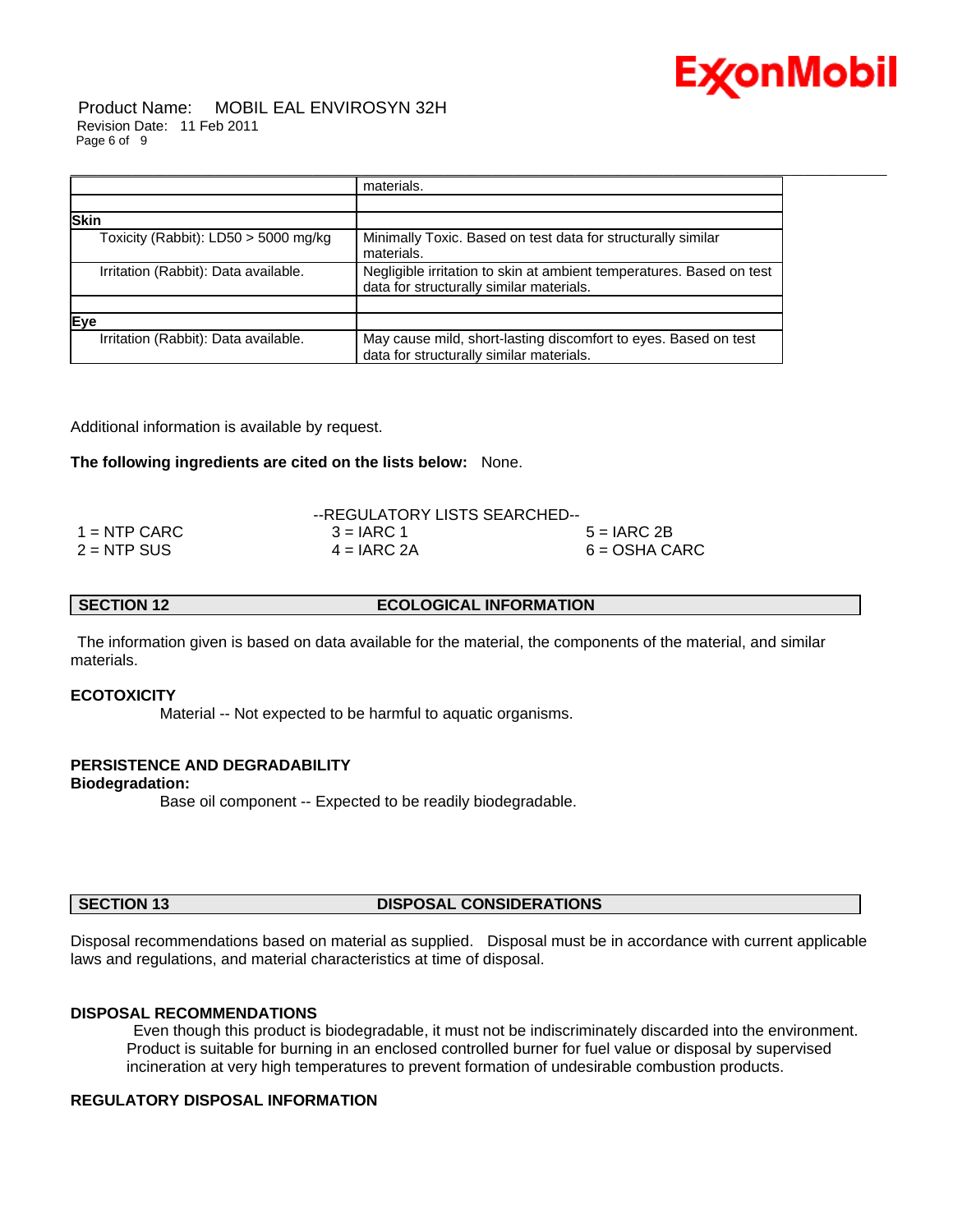

Product Name: MOBIL EAL ENVIROSYN 32H Revision Date: 11 Feb 2011 Page 7 of 9

> RCRA Information: The unused product, in our opinion, is not specifically listed by the EPA as a hazardous waste (40 CFR, Part 261D), nor is it formulated to contain materials which are listed as hazardous wastes. It does not exhibit the hazardous characteristics of ignitability, corrositivity or reactivity and is not formulated with contaminants as determined by the Toxicity Characteristic Leaching Procedure (TCLP). However, used product may be regulated.

\_\_\_\_\_\_\_\_\_\_\_\_\_\_\_\_\_\_\_\_\_\_\_\_\_\_\_\_\_\_\_\_\_\_\_\_\_\_\_\_\_\_\_\_\_\_\_\_\_\_\_\_\_\_\_\_\_\_\_\_\_\_\_\_\_\_\_\_\_\_\_\_\_\_\_\_\_\_\_\_\_\_\_\_\_\_\_\_\_\_\_\_\_\_\_\_\_\_\_\_\_\_\_\_\_\_\_\_\_\_\_\_\_\_\_\_\_\_

**Empty Container Warning** Empty Container Warning (where applicable): Empty containers may contain residue and can be dangerous. Do not attempt to refill or clean containers without proper instructions. Empty drums should be completely drained and safely stored until appropriately reconditioned or disposed. Empty containers should be taken for recycling, recovery, or disposal through suitably qualified or licensed contractor and in accordance with governmental regulations. DO NOT PRESSURISE, CUT, WELD, BRAZE, SOLDER, DRILL, GRIND, OR EXPOSE SUCH CONTAINERS TO HEAT, FLAME, SPARKS, STATIC ELECTRICITY, OR OTHER SOURCES OF IGNITION. THEY MAY EXPLODE AND CAUSE INJURY OR DEATH.

| SECTION 14 | <b>TRANSPORT INFORMATION</b> |
|------------|------------------------------|
|            |                              |

- **LAND (DOT):** Not Regulated for Land Transport
- **LAND (TDG):** Not Regulated for Land Transport
- **SEA (IMDG):** Not Regulated for Sea Transport according to IMDG-Code
- **AIR (IATA):** Not Regulated for Air Transport

# **SECTION 15 REGULATORY INFORMATION**

**OSHA HAZARD COMMUNICATION STANDARD:** When used for its intended purposes, this material is not classified as hazardous in accordance with OSHA 29 CFR 1910.1200.

**Complies with the following national/regional chemical inventory requirements::** TSCA, ENCS, KECI, IECSC, EINECS

#### **Special Cases:**

| Inventory   | $7$ totue<br>auus -                      |
|-------------|------------------------------------------|
| <b>NDSL</b> | -<br>Apply<br><b>Restrictions</b><br>. . |

**EPCRA:** This material contains no extremely hazardous substances.

# **SARA (311/312) REPORTABLE HAZARD CATEGORIES:** None.

**SARA (313) TOXIC RELEASE INVENTORY:** This material contains no chemicals subject to the supplier notification requirements of the SARA 313 Toxic Release Program.

**The following ingredients are cited on the lists below:**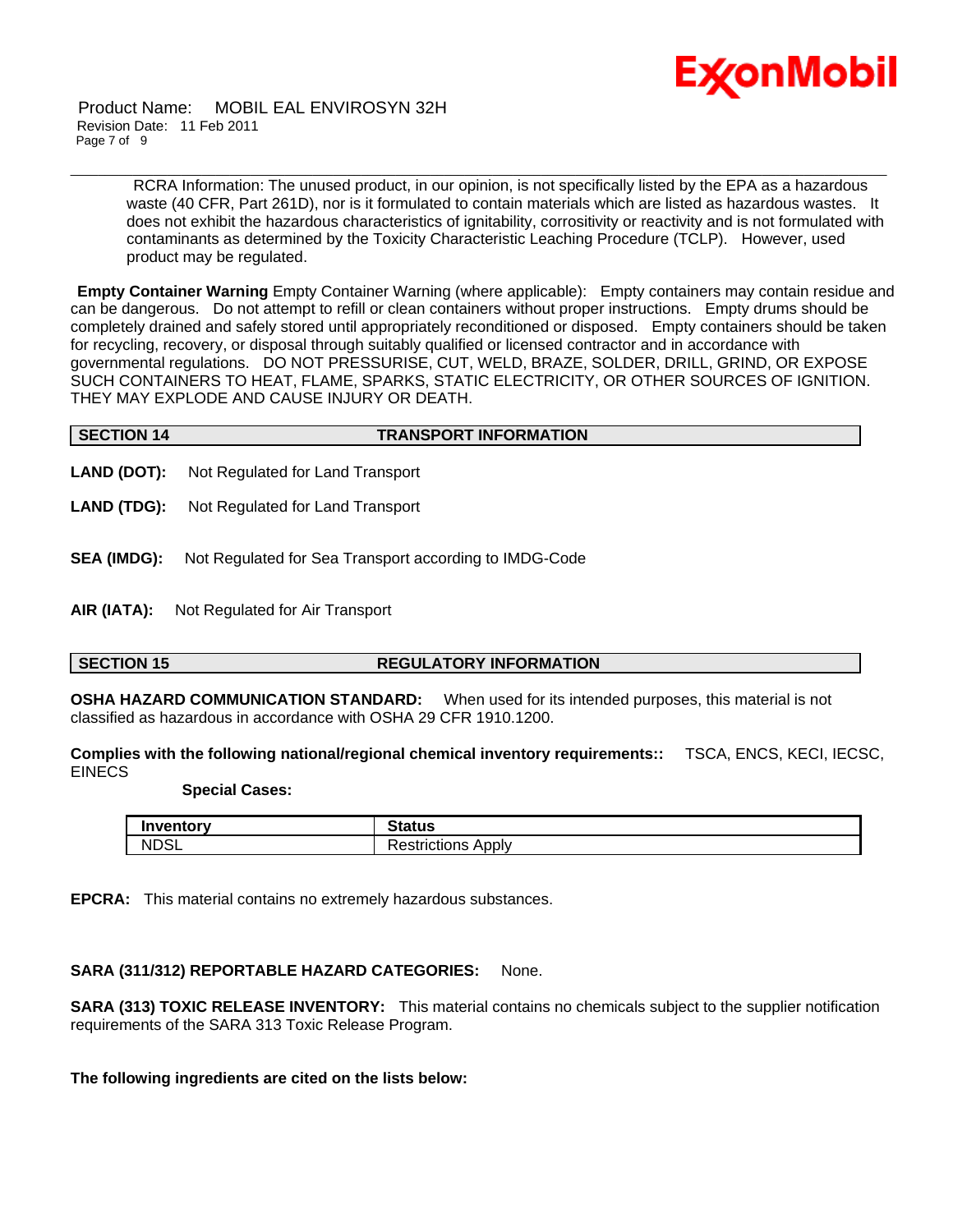

Product Name: MOBIL EAL ENVIROSYN 32H Revision Date: 11 Feb 2011 Page 8 of 9

| <b>Chemical Name</b> | CAS Number | <b>List Citations</b> |  |
|----------------------|------------|-----------------------|--|
| <b>XYLENES</b>       | 1330-20-7  |                       |  |

#### --REGULATORY LISTS SEARCHED--

| $1 = ACGIH ALL$ | $6 = TSCA 5a2$     | $11 = CA$ P65 REPRO | $16 = MN$ RTK |
|-----------------|--------------------|---------------------|---------------|
| $2 = ACGIH A1$  | $7 = TSCA$ 5e      | $12$ = CA RTK       | $17 = NJ RTK$ |
| $3 = ACGIH A2$  | $8 = TSCA6$        | $13 = IL$ RTK       | $18 = PA RTK$ |
| $4 = OSHA Z$    | $9 = TSCA 12b$     | $14 = LA RTK$       | $19 = RIRTK$  |
| $5 = TSCA4$     | $10 = CA$ P65 CARC | $15 = M1 293$       |               |

Code key: CARC=Carcinogen; REPRO=Reproductive

| SECTION 16                                   | <b>OTHER INFORMATION</b> |
|----------------------------------------------|--------------------------|
| $N/D = Not determined, N/A = Not applicable$ |                          |

# **THIS SAFETY DATA SHEET CONTAINS THE FOLLOWING REVISIONS:**

Revision Changes: Section 04: First Aid Inhalation - Header was modified. Section 04: First Aid Ingestion - Header was modified. Section 09: Evaporation Rate - Header was modified. Section 07: Handling and Storage - Handling was modified. Section 07: Handling and Storage - Storage Phrases was modified. Section 11: Inhalation Lethality Test Data was modified. Section 05: Hazardous Combustion Products was modified. Section 06: Accidental Release - Spill Management - Water was modified. Section 09: Viscosity was modified. Section 09: Viscosity was modified. Section 14: Sea (IMDG) - Header was modified. Section 14: Air (IATA) - Header was modified. Section 14: LAND (TDG) - Header was modified. Section 14: LAND (DOT) - Header was modified. Section 14: LAND (DOT) - Default was modified. Section 14: LAND (TDG) Default was modified. Section 14: Sea (IMDG) - Default was modified. Section 14: Air (IATA) - Default was modified. Section 15: National Chemical Inventory Listing - Header was modified. Section 15: National Chemical Inventory Listing was modified. Section 09: Oxidizing Properties was modified. Section 15: Special Cases - Header was added. Section 15: Special Cases Table was added. Section 15: Inventory - Header was added. Section 15: Status - Header was added. ----------------------------------------------------------------------------------------------------------------------------------------------------- -----------------------------------------------------------------------------------------------------------------------------------------------------

The information and recommendations contained herein are, to the best of ExxonMobil's knowledge and belief, accurate and reliable as of the date issued. You can contact ExxonMobil to insure that this document is the most current available from ExxonMobil. The information and recommendations are offered for the user's consideration and examination. It is the user's responsibility to satisfy itself that the product is suitable for the intended use. If buyer repackages this product, it is the user's responsibility to insure proper health, safety and other necessary information is included with and/or on the container. Appropriate warnings and safe-handling procedures should be provided to